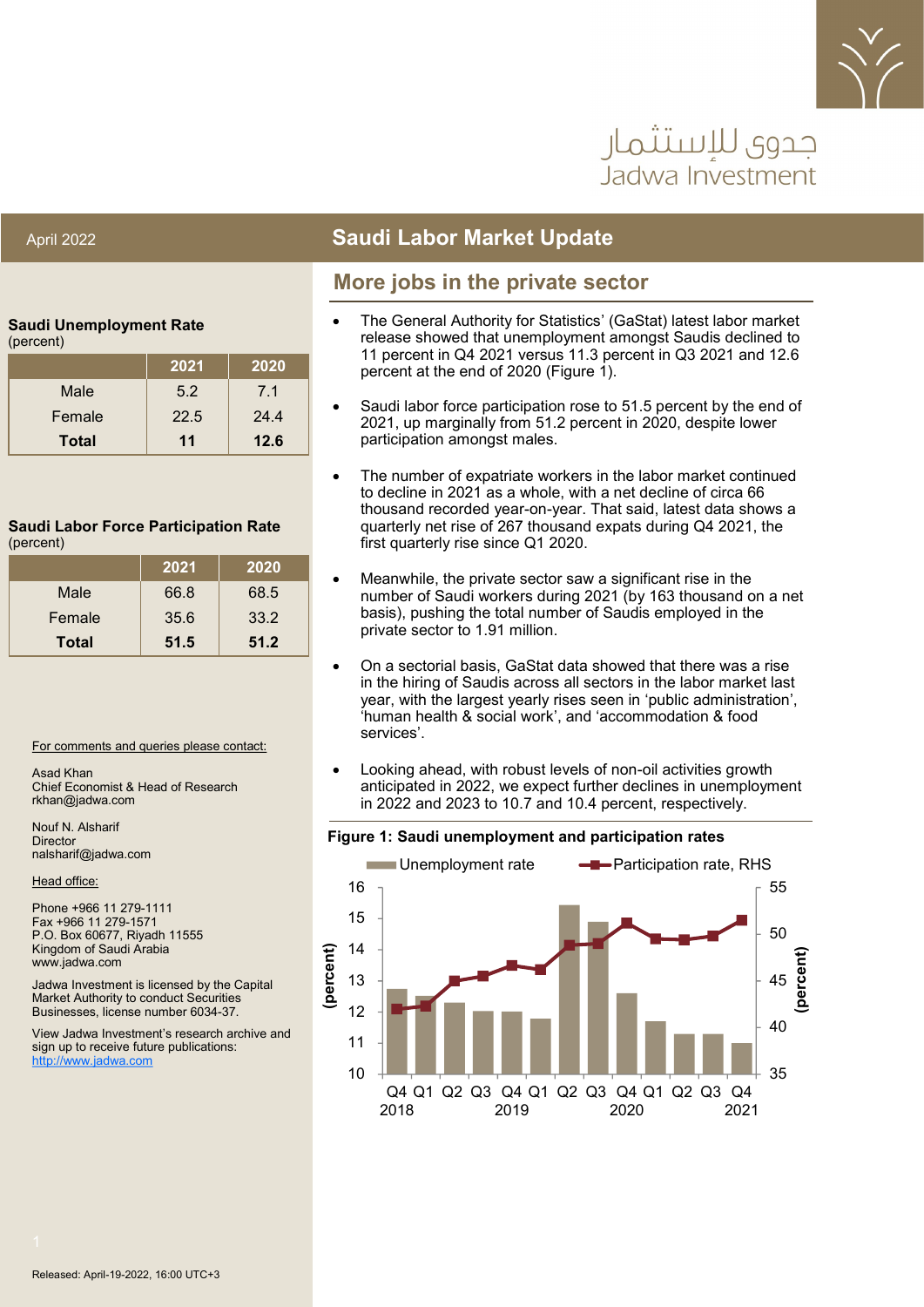*Unemployment amongst Saudis declined to 11 percent by the end of 2021.* 

*Saudi labor force participation rose to 51.5 percent in 2021, up from 51.2 percent in 2020.*

*Latest data shows a quarterly net rise of 267 thousand expats during Q4 2021, the first quarterly rise since Q1 2020.* 

### **Main Developments in 2021**

GaStat's latest labor market release for Q4 2021 showed that unemployment amongst Saudis declined to 11 percent by the end of 2021 (down from 12.6 percent in 2020) (Figure 1). The decline was largely a result of male unemployment which declined to 5.2 percent at the end of 2021 (compared to 7.1 percent in 2020), whilst female unemployment dropped to 22.5 percent (versus 24.4 percent by the end of 2020).

#### **Labor force participation**

Saudi labor force participation rose to 51.5 percent in 2021, up from 51.2 percent in 2020, despite lower participation amongst males (down from 68.5 to 66.8 percent year-on-year). Meanwhile, female labor force participation saw a notable rise, up from 33.2 percent in 2020 to 35.6 percent in 2021. Higher participation from Saudi females is being driven by a larger number of first time job seekers. More specifically, Gastat's labor market survey showed that the share of unemployed females with no previous work experience rose rapidly during the year, from 72 percent in Q1 2021, to 81 percent in Q4 2021, amongst total unemployed females (Figure 2).

#### **Expatriates leaving the labor market**

The number of expatriate workers in the labor market continued to decline in 2021 as a whole, with a net decline of circa 66 thousand recorded year-on-year. That said, latest data shows a quarterly net rise of 267 thousand expats during Q4 2021, the first quarterly rise since Q1 2020 (Figure 3). We believe that the rebound in expats likely reflects i) higher global vaccination rates against Covid-19 ii) a loosening of Covid-19 related restrictions for entry into the Kingdom and iii) a significant rebound in the Kingdom's non-oil economy (with non-oil activities GDP rising by 6.1 percent year-on-year in full year 2021).

Looking ahead, with robust levels of non-oil activities growth anticipated in 2022 (at 3.4 percent according to our forecasts), we expect further rises in the number of expat workers.

## **Sectorial Employment**

The labor market saw a remarkable rise by almost 200 thousand Saudi workers during last year. The rise in employment seems to

#### **Figure 2: Share of unemployed persons with no previous work experience, by gender\***



**Figure 3: Net change in the number of expatriate workers and average wage\*** (quarter-on-quarter)

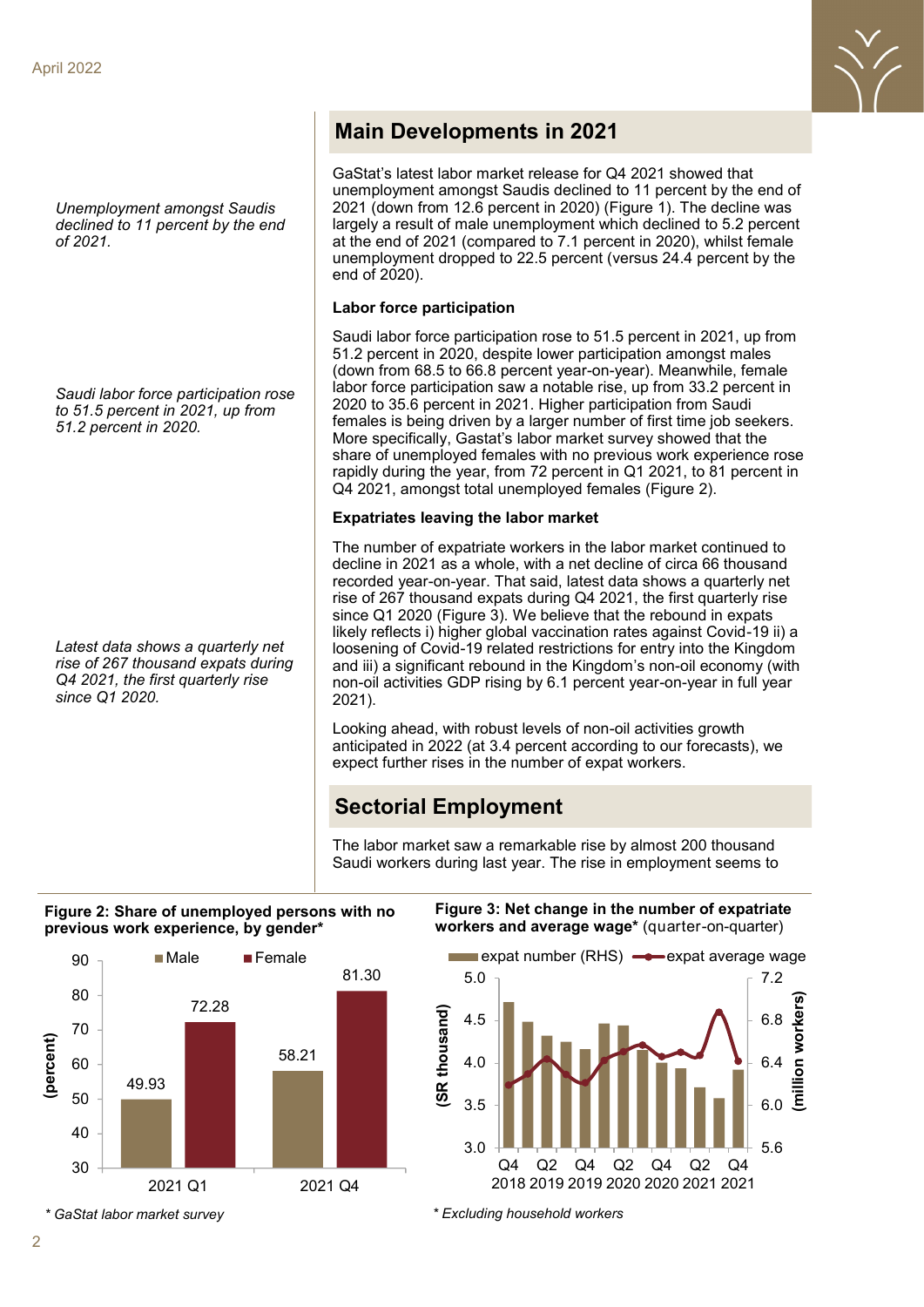*The rise in employment seems to have been driven by the private sector.* 

*Higher levels of localization in the private sector as being aided by decisions implemented by the Ministry of Human Resources.* 

*Full year 2021 saw an almost equal net rise in the number of Saudi male and female workers.* 

*The recovery in the labor market during 2021 was associated with a significant rebound in the Kingdom's non-oil economy.* 

have been driven by the private sector which saw a significant rise in the number of Saudi workers (by 163 thousand on a net basis in 2021), in turn, pushing the total number of Saudis employed in the private sector to 1.91 million (Figure 4). More specifically, on a sectorial basis, GaStat data showed that there was a rise in the hiring of Saudis across all sectors in the labor market last year, with the largest yearly rises seen in 'public administration', 'human health & social work', and 'accommodation & food services' (Figure 5).

As mentioned in our previous update (*[labor market update Q2 2021](https://jadwa.com/en/node/14604)*) we see higher levels of localization in the private sector as being aided by decisions implemented by the Ministry of Human Resources (MHRSD) during the last few years. More specifically, 'accommodation & food services' saw a 28 percent increase in Saudi workers year-on-year, and 'wholesale & retail' seeing rises of around 5 percent year-on-year, with both rises being associated with the MHRSD's decision to raise localization in shopping malls, restaurants, coffee shops and pharmacies. Separately, there have been decisions to raise localization in dental clinics, radiology, physiotherapy and medical laboratories, which have helped push up the number of Saudis in 'health and social work' sector by 22 percent year-on-year.

In terms of employment by gender, the data showed that 2021 saw an almost equal net rise in the number of Saudi male and female workers, by 101 thousand and 97 thousand, respectively. Looking at sectorial performance, a number of sectors registered higher number of female workers (compared with male workers) during the year including 'wholesale & retail', 'health & social work', 'information & communication', and 'finance & insurance services', with all of these sectors associated with a number of localization efforts during 2021 (Figure 6).

## **Outlook**

The recovery in the labor market during 2021 was associated with a significant rebound in the Kingdom's non-oil economy (with non-oil activities GDP rising by 6.1 percent year-on-year in full year 2021). Looking ahead, with robust levels of non-oil activities growth anticipated in 2022 (at 3.4 percent according to our forecasts), we expect further rises in the number of Saudi and expat workers in many sectors. However, we see lower number of expats within sectors that are targeted with localization, such as 'wholesale & retail' and 'professional activities'. Also, despite rising significantly in

**Figure 4: Net change in the number of Saudi workers, by sector\*\***



*\* 2018 = Jadwa's estimates*

*\*\* government sector excludes workers in national security, defense and others (GaStat).* 

**Figure 5: Net change in the number of workers, by sector\*** (2021– 2020)



*\* Remaining sectors were excluded for non-significant changes in labor during 2021, including: agriculture, real estate, entertainment, finance, and others.*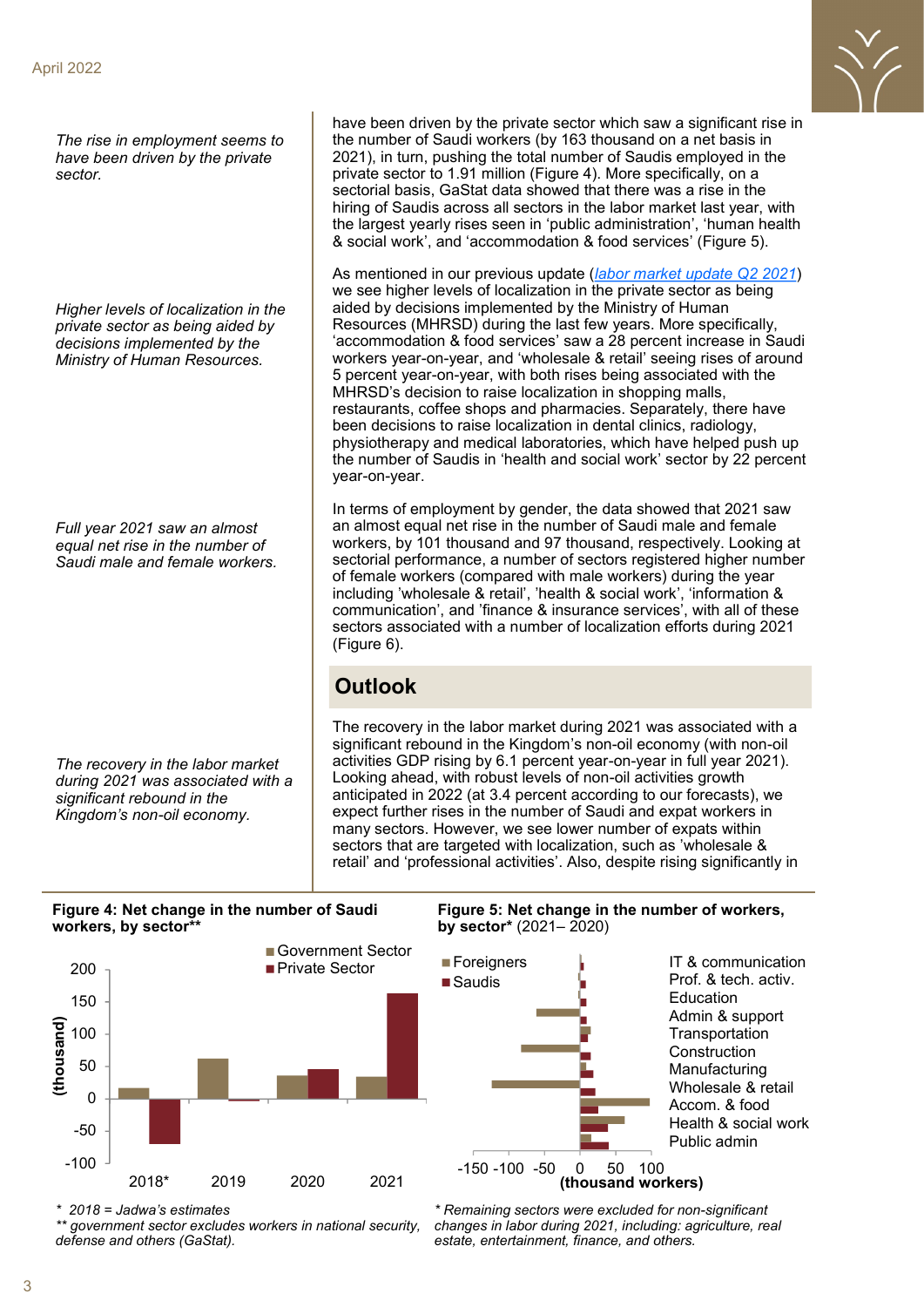

*We think that unemployment will fall to 10.7 percent by the end of 2022.* 

2021, we see more further room for growth in the Saudi workers within 'accommodation & food services', with the sector expanding through various tourism and leisure activities around the Kingdom (Figure 7).

Taking all the mentioned developments into consideration, we think that unemployment will fall to 10.7 percent by the end of 2022.